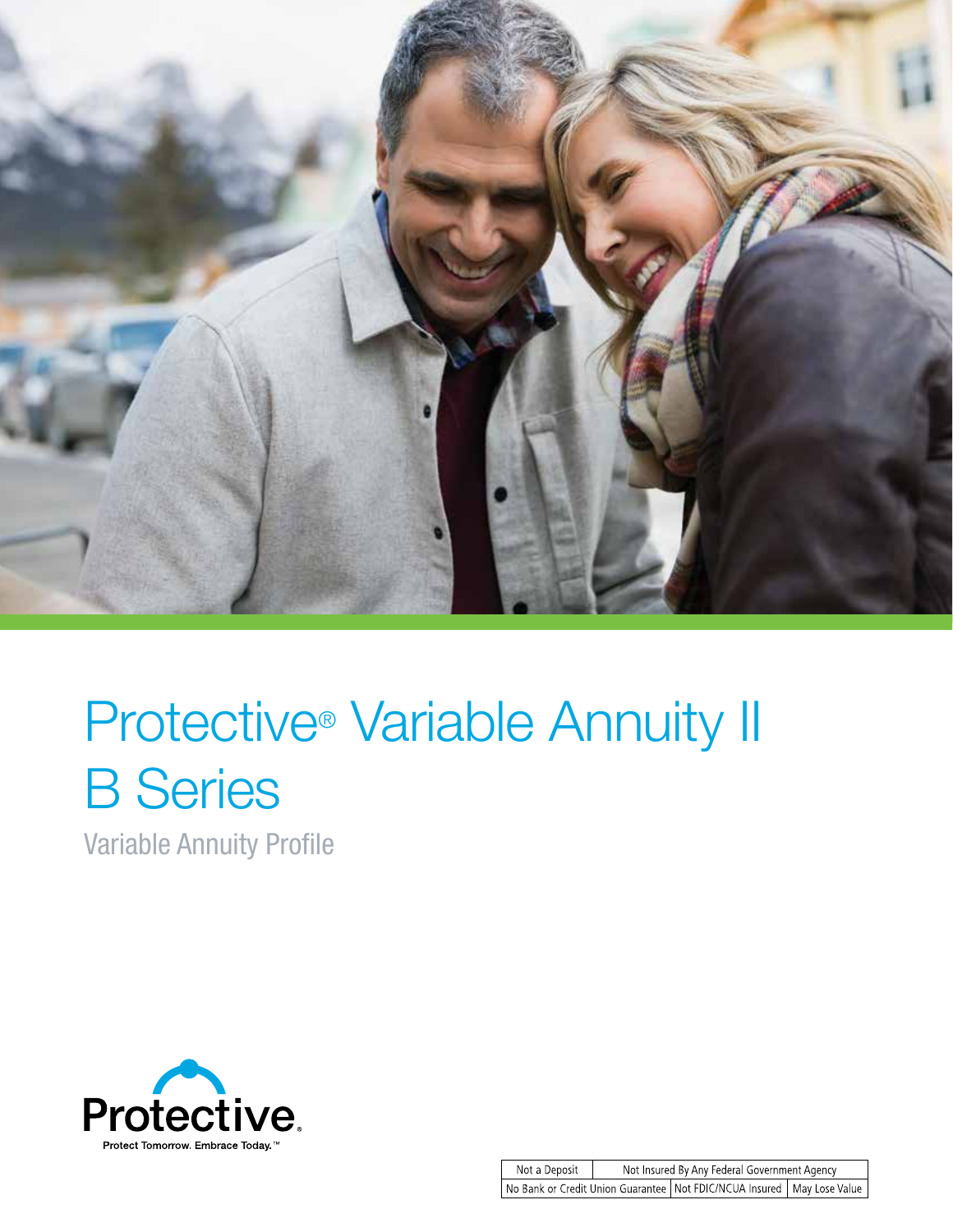The Protective<sup>®</sup> Variable Annuity II B Series is designed to help you more effectively prepare for retirement.

This solution can help you customize a financial plan to meet your unique retirement needs, including tax-deferred growth, investment diversification, dollar cost averaging strategies, a death benefit and lifetime retirement income.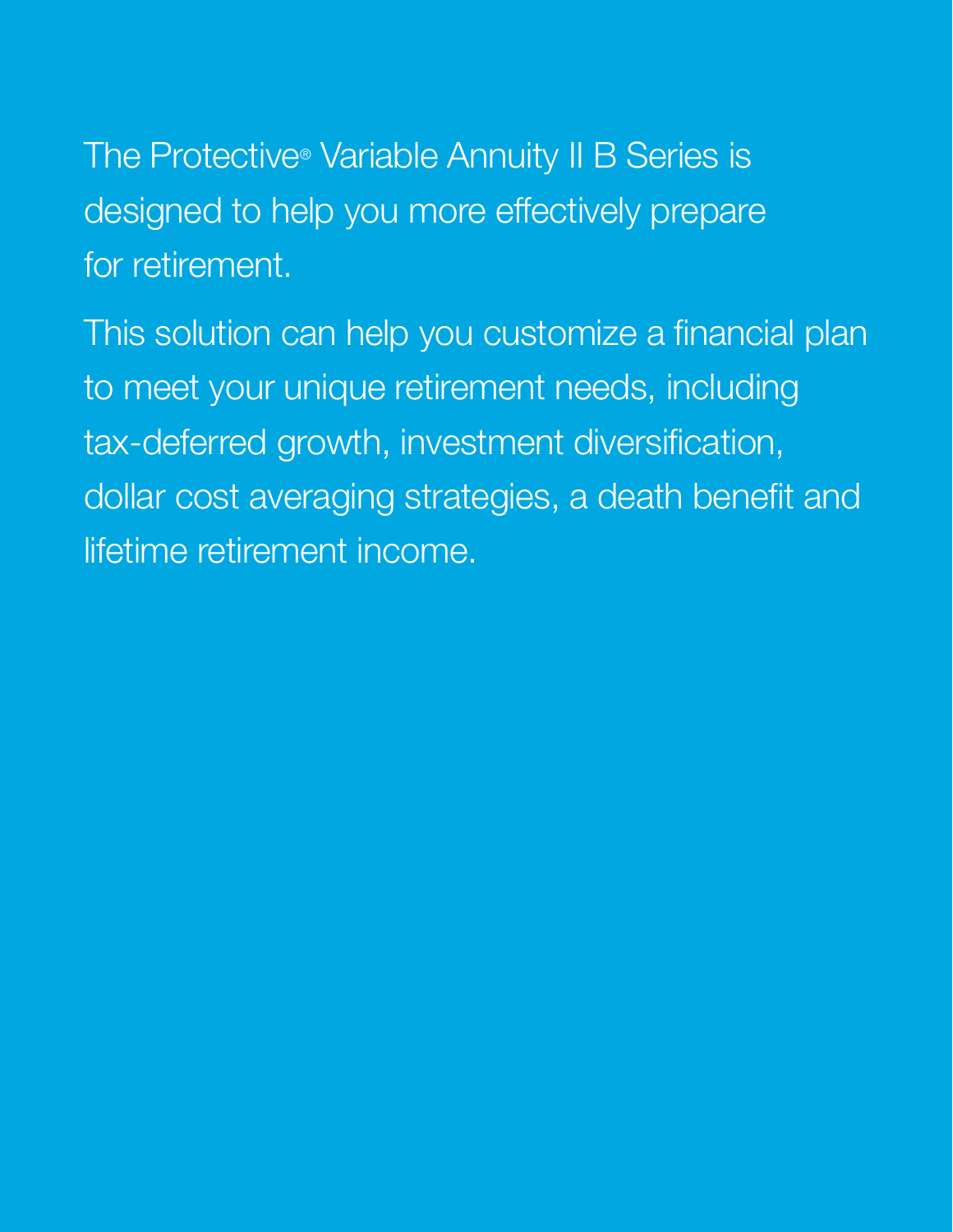## **Availability**

You can purchase the Protective Variable Annuity II B Series if you are age 85 or younger. This product may not be available in all states.

### Investment Amounts

- Minimum initial investment: \$5,000 (\$25,000 on contracts including the Protective Income Manager withdrawal benefit)
- Minimum additional investment: \$100 (\$50 via Electronic Funds Transfer) No additional investments accepted after your 86th birthday. On contracts with SecurePay 5, no additional investments accepted after two years from the benefit issue date. On contracts with Protective Income Manager, no additional investments accepted after 120 days from the benefit issue date.
- Maximum investment: \$1 million Higher amounts may be accepted and need prior approval before being submitted.

## Annual Costs

- Mortality and expense risk and administration charge: 1.30% Charge is deducted from the average daily net value of the variable investment options.
- Contract maintenance fee: \$35 (in the state of New York, \$30) Fee is waived if on the contract anniversary, either the contract value or the total investment (less withdrawals and surrender charges, if any) exceeds \$100,000.

## Access to Your Money

During the first contract year, you can withdraw 10% of your initial investment without a surrender charge. After the first contract year, you can withdraw the greatest of:

- 1) Accumulated earnings as of the prior contract anniversary or
- 2 10% of the aggregate net investment as of the prior contract anniversary or
- 3) 10% of the contract value as of the prior contract anniversary

Automatic withdrawals are also available. You can choose to receive these fixed payments of at least \$100 on a monthly or quarterly basis.

## Surrender Charges

| Year   | $\begin{array}{ccc} \end{array}$   2 |                         | 3   4 | 51 |  |
|--------|--------------------------------------|-------------------------|-------|----|--|
| Charge |                                      | $7\%$ 6% 6% 5% 4% 3% 2% |       |    |  |

You have full access to each investment and any earnings attributed to it without a surrender charge seven years after it has been applied to the contract.

The contract value after each withdrawal must be at least \$5,000. Withdrawals reduce the annuity's remaining death benefit, contract value, cash surrender value and future earnings and may also reduce the benefit base established with an optional protected lifetime income benefit. Withdrawals may be subject to income tax and, if taken prior to age 59½, an additional 10% IRS tax penalty may apply. More frequent withdrawals may reduce earnings more than annual withdrawals.

Neither Protective Life nor its representatives offer legal or tax advice. Purchasers should consult their attorney or tax advisor regarding their individual situation.

In New York, the product offered is Protective Variable Annuity NY II B Series. All product features are the same unless otherwise noted.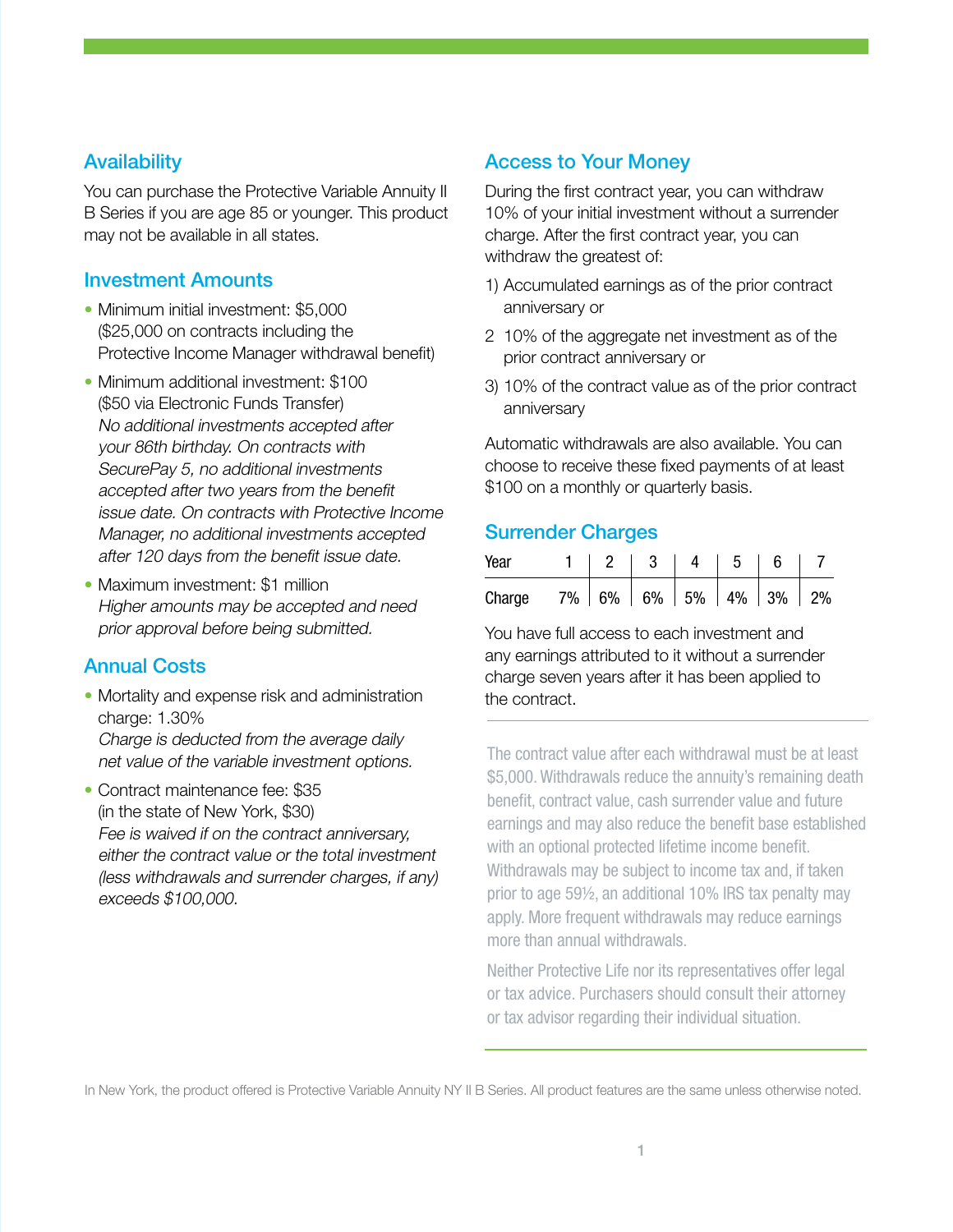## Investment Options

Together with your financial professional, you can choose from a variety of quality investment options. We also offer a selection of optional investment programs, including:

- Model portfolios
- Dollar cost averaging
- Portfolio rebalancing

For more complete information, please see the Investment Options Guide and the product prospectus. Certain limitations may apply when optional protected lifetime income benefits are added to your variable annuity contract.

## Annuity Income Payment Options

All are available for single or joint life. Certain periods are the specific terms during which you will receive annuity income payments.

- Lifetime income
- Specific term (certain period)
- Lifetime income with a specific term (certain period)
- Lifetime income with a cash refund (principal refund in a lump sum)
- Lifetime income with an installment refund (principal refund in installments)

Annuity income payments must begin before any owner or annuitant reaches age 95. They generally cannot be altered or surrendered once begun.

## Loyalty Bonus

#### PayStream Plus Annuitization Benefit

At no additional charge, Protective Life will reward you for focusing on long-term savings. We will increase the contract value by 2% if you start annuity income payments after the 10th contract anniversary. To qualify, your annuity income payments must be structured for life with a certain period of 10 years or more.

## Optional Protected Lifetime Income Benefits

Variable annuities from Protective Life feature optional protected lifetime income benefits for an additional cost, which are designed to protect your investment and create guaranteed lifetime income. For more complete information, please see the individual benefit brochures and the product prospectus.

#### Protective Income Manager

Protective Income Manager is a maximizing solution for flexibility with and control of retirement income. It's designed to help you get everything you can out of retirement savings, with opportunities for rising income and adjustable withdrawal amounts. Your retirement income can change along with your needs.

The annual cost at issue is 1.20% and it may be right for you, if:

- You need more retirement income than other withdrawal options offer
- You want potentially rising income
- You need control and flexibility
- You plan to spend the money invested in the variable annuity throughout retirement
- You don't intend to leave this portion of savings behind for loved ones

Withdrawals reduce the annuity's remaining death benefit, contract value, cash surrender value and future earnings. Withdrawals may be subject to income tax and, if taken prior to age 59½, an additional 10% IRS tax penalty may apply. More frequent withdrawals may reduce earnings more than annual withdrawals. During the withdrawal charge period, withdrawals in excess of the penalty-free amount may be subject to a withdrawal charge.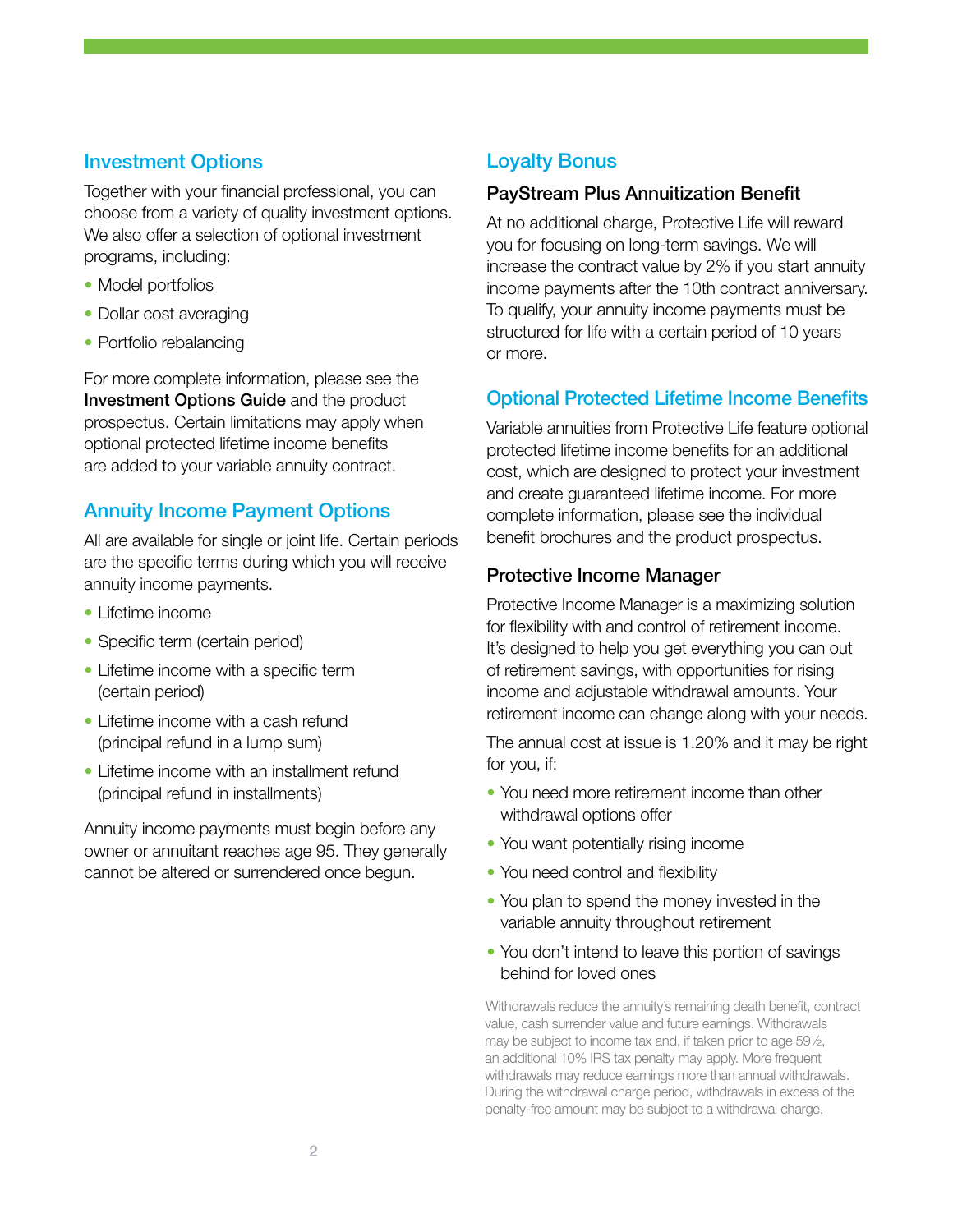#### SecurePay 5

SecurePay 5 is a growth and protection solution for benefit withdrawals that can never be outlived. It's designed to help you first protect and grow retirement assets before starting your benefit withdrawals.

The annual cost at issue is 1.20% and it may be right for you, if:

- You want the assurance of 5% or more annual benefit base growth for up to 10 years (prior to starting benefit withdrawals)
- You need annual withdrawals of 4.5-5.0% of your protected benefit base
- You want to annually capture market gains through age 95
- You may need enhanced withdrawal amounts for qualifying nursing home care or medical conditions

#### SecurePay NH

#### (nursing home enhancement)

Included with SecurePay 5, this may provide additional withdrawal amounts if you are receiving qualifying nursing facility care, potentially doubling your annual withdrawal amount to a maximum of 10% for up to five years.

#### SecurePay ME

#### (medical evaluation enhancement)

Included with SecurePay 5, this may provide additional withdrawal amounts if you have a qualifying medical condition before starting benefit withdrawals.

SecurePay NH and SecurePay ME may not be available in all states and may not be available with new contracts in the future. Please check with your financial professional for exact availability.

## **RightTime**

Both Protective Income Manager and SecurePay 5 are available when you first purchase your variable annuity contract. But with our RightTime feature, you also have the flexibility to later add either option for 0.10% more than if you purchased at issue. This way, you don't have to make a decision up front—you have the flexibility to add an income option later if your needs change.

The costs listed for each optional protected lifetime income benefit are deducted from your contract value monthly as a percentage of your benefit base or, in the case of Protective Income Manager, the greater of the aggregate investment in the variable annuity or the contract value. All costs are described in detail in the prospectus, which also provides examples of how the charges are applied and outlines certain requirements and restrictions that may affect the underlying annuity contract features.

For tax purposes, protected lifetime income benefit payments are usually assumed to be a withdrawal of earnings first. The full amount of withdrawals related to earnings is subject to ordinary income tax.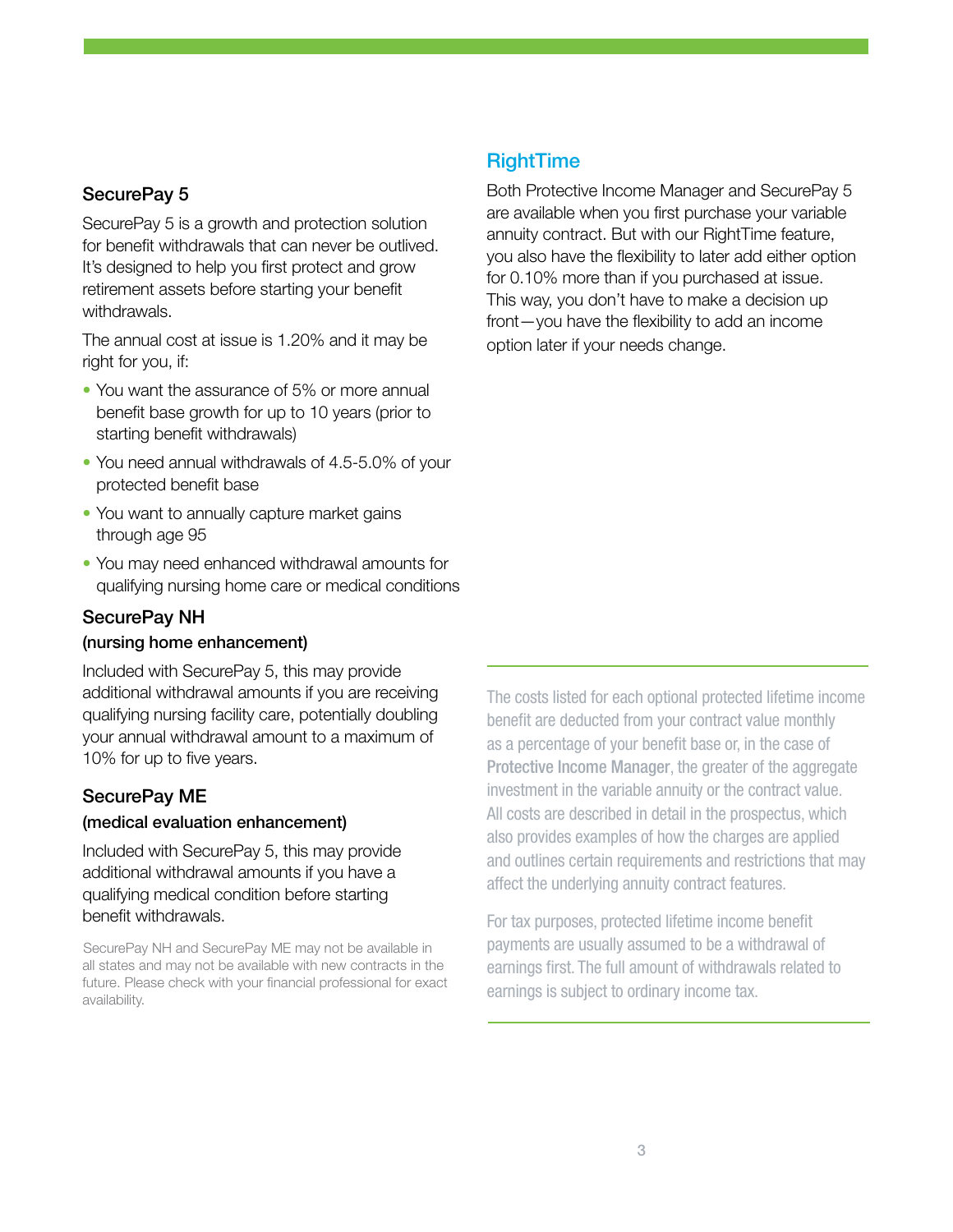## Protection for Loved Ones

Variable annuities offer long-term retirement planning while also providing your loved ones with a death benefit. The death benefit is immediately established with your initial investment and can help more efficiently transfer assets to your beneficiaries. For more detailed information about your options, please see the Protection for Loved Ones brochure and the product prospectus.

## Standard Death Benefit

The Return of Purchase Payments Death Benefit is available at no additional cost. Should you pass away before starting your annuity income payments, your beneficiaries will receive the greater of the:

- Contract value or
- Total investment in the variable annuity (total purchase payments) less an adjustment for each prior withdrawal

## Enhanced Death Benefits

You can select an enhanced death benefit in lieu of the Return of Purchase Payments Death Benefit for an additional fee.\* There are two options, each allowing you to lock in maximum values attained at designated times during each contract year. They can potentially provide your beneficiaries with a larger benefit if your contract value increases over time.

With the Maximum Quarterly Value Death Benefit, your beneficiaries will receive the greatest of the:

- Contract value or
- Total investment in the variable annuity (total purchase payments) less an adjustment for each prior withdrawal or
- Maximum quarterly value attained before your 80th birthday or date of your passing, whichever is earlier, less an adjustment for each prior withdrawal

The fee under this option is equal to 0.25% (on an annualized basis) of the death benefit at the beginning of each contract month.

With the Maximum Anniversary Value Death Benefit, your beneficiaries will receive the greatest of the:

- Contract value or
- Total investment in the variable annuity (total purchase payments) less an adjustment for each prior withdrawal or
- Maximum anniversary value attained before your 80th birthday or date of your passing, whichever is earlier, less an adjustment for each prior withdrawal.

The fee under this option is equal to 0.20% (on an annualized basis) of the death benefit at the beginning of each contract month.

\* Not available on contracts including Protective Income Manager.

All death benefit options are each subject to a maximum of the contract value plus \$1 million.

An enhanced death benefit may be selected if you are age 75 or younger. Once it is chosen, it cannot be changed for the term of the contract.

## Spousal Continuation Benefit

The Enhanced Spousal Continuation Benefit offers an opportunity for your surviving spouse to continue the annuity contract after your passing without terminating the death benefit. With this option, available at no additional cost, Protective Life will increase the contract value to equal that of the death benefit if the death benefit is greater than the contract value, allowing your spouse to continue the contract at the new, higher contract benefit.

#### Please see the product prospectus for details.